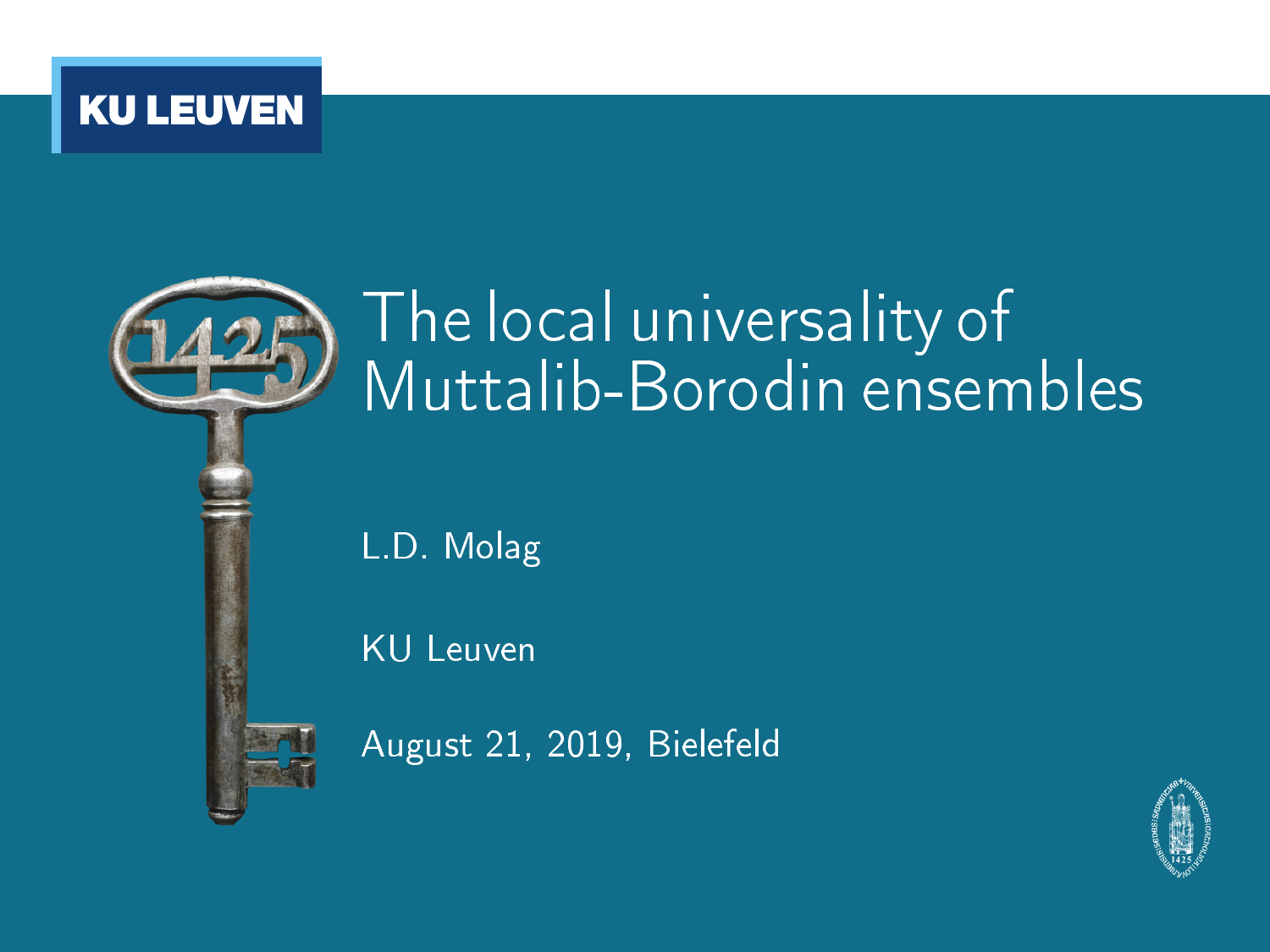• The Muttalib-Borodin ensemble with parameter  $\theta > 0$  and weight function  $w$  is the j. p. d. f. on  $[0,\infty)$ 

$$
\frac{1}{Z_n} \prod_{j < k} (x_k - x_j)(x_k^{\theta} - x_j^{\theta}) \prod_{j=1}^n w(x_j).
$$

 $\bullet$  We will consider an *n*-dependent weight function

$$
w(x) = x^{\alpha} e^{-nV(x)}
$$

with  $\alpha > -1$  and an external field V that has enough increase at infinity.

**•** It was introduced by Muttalib in 1994 to better model disordered conductors in the metallic regime.

#### The local universality of Muttalib-Borodin ensembles L.D. Molag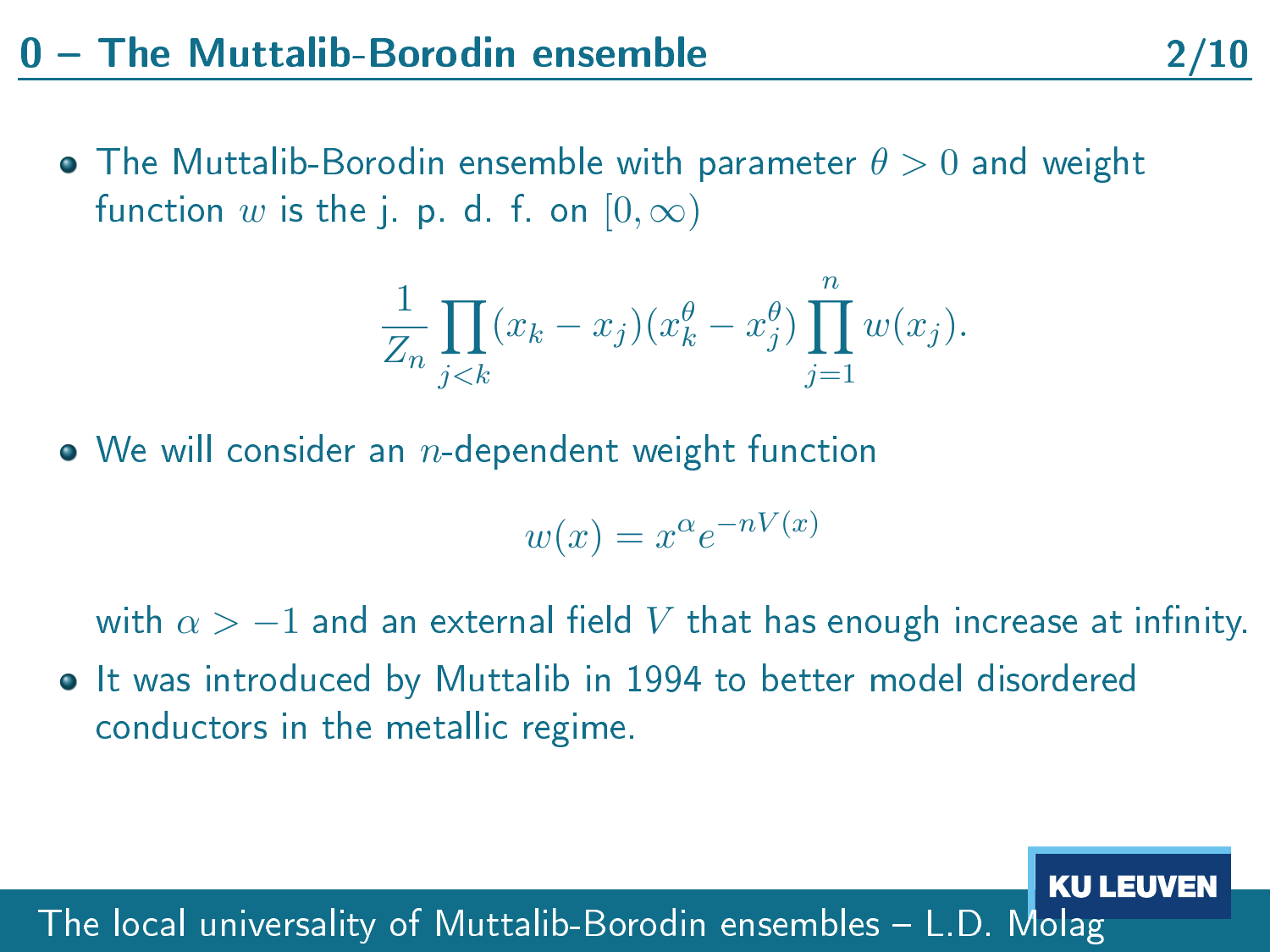• It is an example of a determinantal p. p., i.e., we have a correlation kernel  $K^{\alpha,\theta}_{V,n}(x,y)$  such that

$$
\frac{1}{Z_n} \prod_{j < k} (x_k - x_j)(x_k^{\theta} - x_j^{\theta}) \prod_{j=1}^n w(x_j) = \det \left( K_{V,n}^{\alpha, \theta}(x_i, x_j) \right)_{i,j=1}^n
$$

In fact, it is a biorthogonal ensemble and from this one derives

$$
K_{V,n}^{\alpha,\theta}(x,y) = w(y) \sum_{j=0}^{n-1} p_j(x) q_j(y^{\theta})
$$

where  $p_i$ ,  $q_i$  are polynomials of degree j satisfying

$$
\int_0^\infty p_j(x)q_k(x^{\theta})w(x)dx = \delta_{j,k}, \qquad j,k = 0, 1, \ldots, n-1.
$$

The local universality of Muttalib-Borodin ensembles L.D. Molag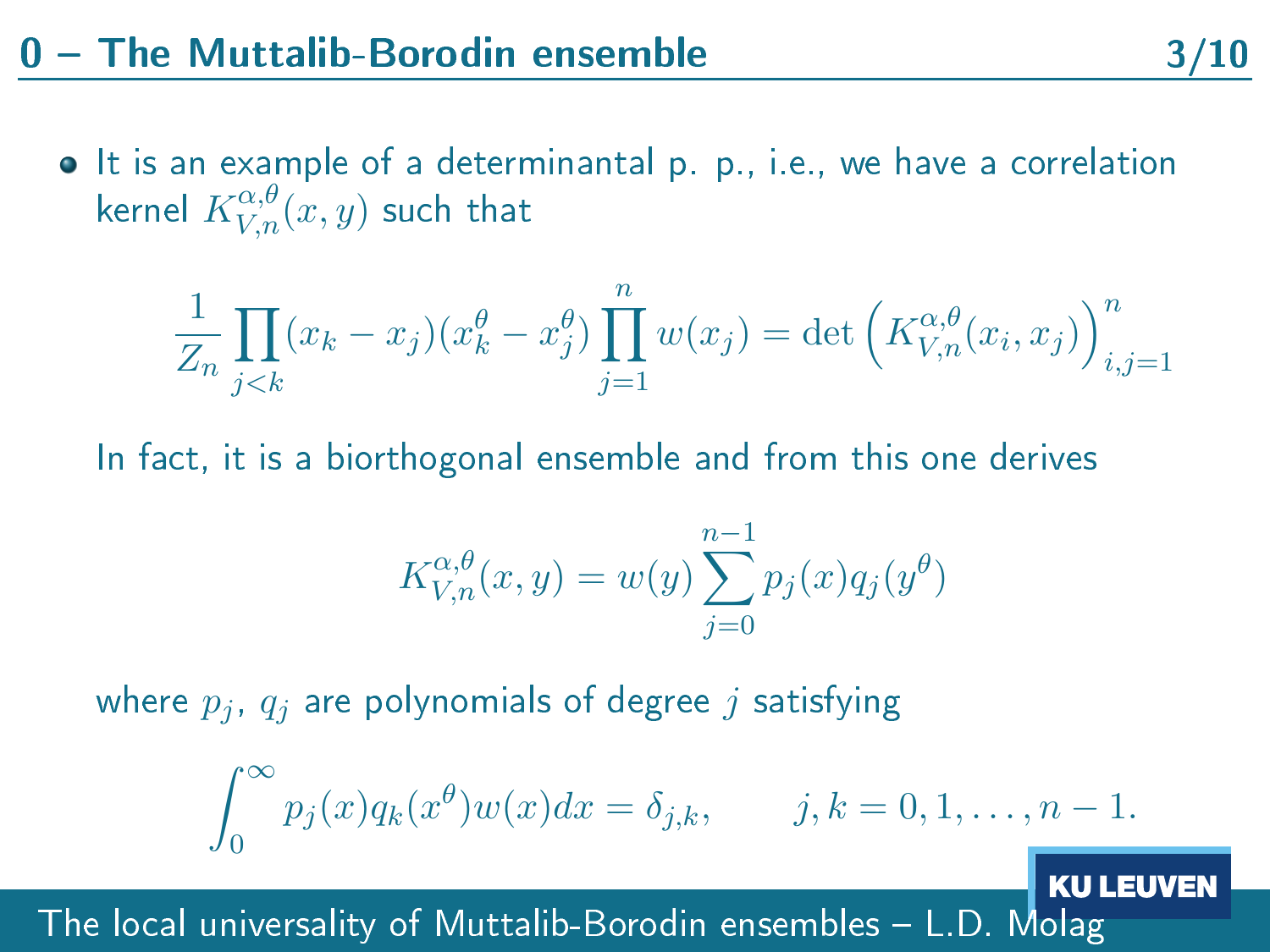## $0 -$  Scaling limit near the origin  $4/10$

• Borodin in 1999 computed the hard edge scaling limit for the Laguerre case, namely if  $V(x) = x$ , then

$$
\lim_{n \to \infty} \frac{1}{n^{1+1/\theta}} K_{V,n}^{\alpha,\theta} \left( \frac{x}{n^{1+1/\theta}}, \frac{y}{n^{1+1/\theta}} \right) = \mathbb{K}^{(\alpha,\theta)}(x, y)
$$

with limiting kernel

$$
\mathbb{K}^{(\alpha,\theta)}(x,y) = \theta y^{\alpha} \int_0^1 J_{\frac{\alpha+1}{\theta},\frac{1}{\theta}}(ux) J_{\alpha+1,\theta}\left((uy)^{\theta}\right) u^{\alpha} du
$$

where

$$
J_{a,b}(x) = \sum_{j=0}^{\infty} \frac{(-x)^j}{j!\Gamma(a+bj)}.
$$

He discovered a new (universality) kernel (like sine, Bessel, etc.).

The local universality of Muttalib-Borodin ensembles L.D. Molag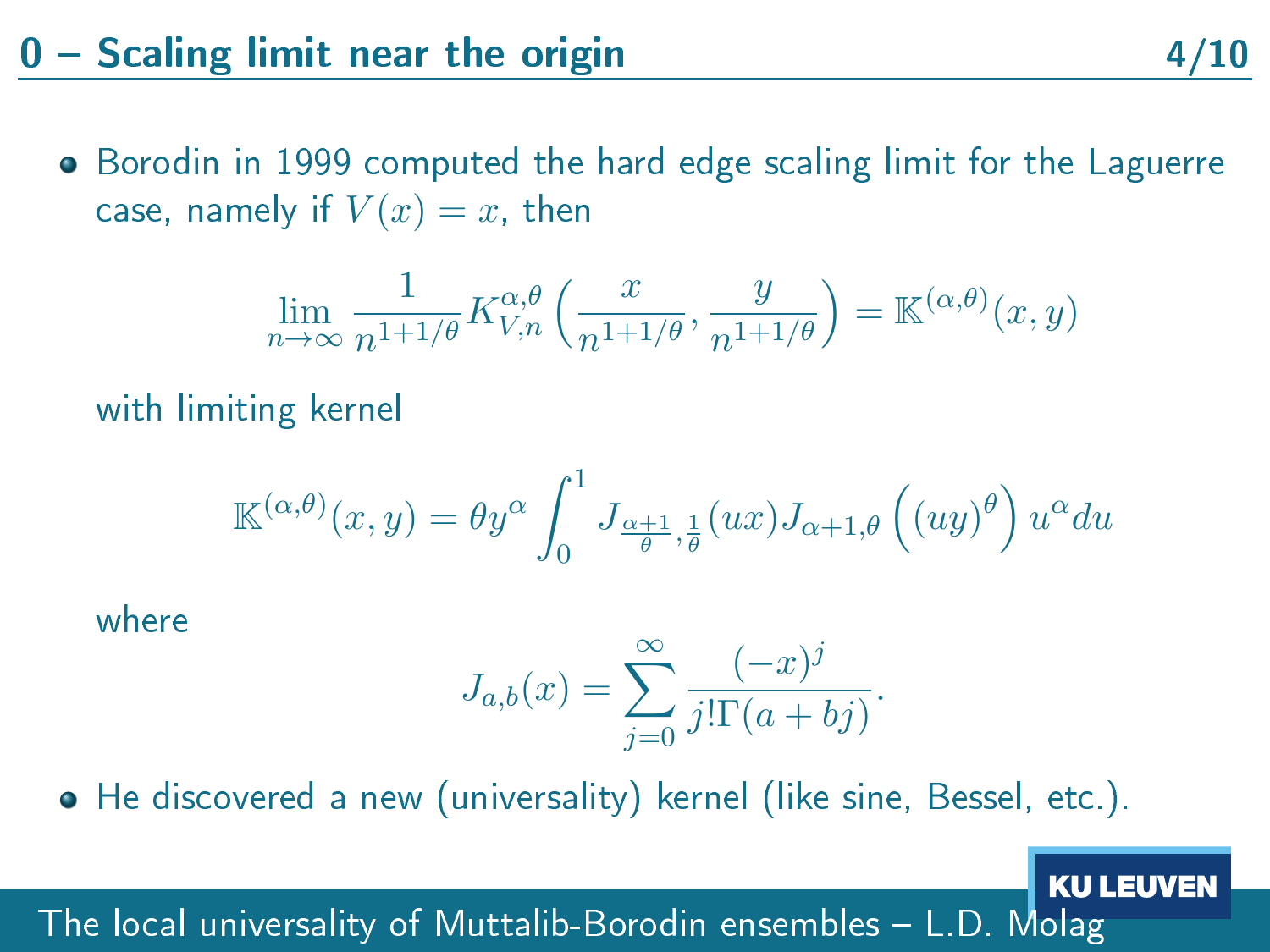#### $0$  – Recent results related to the MB ensemble

Recently there is renewed interest for the Muttalib-Borodin ensemble.

- There are actual RM models where the density of eigenvalues is described by the MB ensemble.
	- Cheliotis (2014) Triangular random matrices and biorthogonal ensembles
	- Forrester, Wang (2017) Muttalib-Borodin ensembles in random matrix theory - realisations and correlation functions
- The scaling limit that Borodin found (related to the *Meijer G-kernel*) turns op in several places. Bertola, Gekhtman and Szmigielski (2009) Cauchy-Laguerre two-matrix model and the Meijer-G random point field Akemann, Ipsen, Kieburg (2013) Products of Rectangular Random Matrices: Singular Values and Progressive Scattering Kuijlaars, Stivigny (2014) Singular values of products of random matrices and polynomial ensembles

The local universality of Muttalib-Borodin ensembles L.D. Molag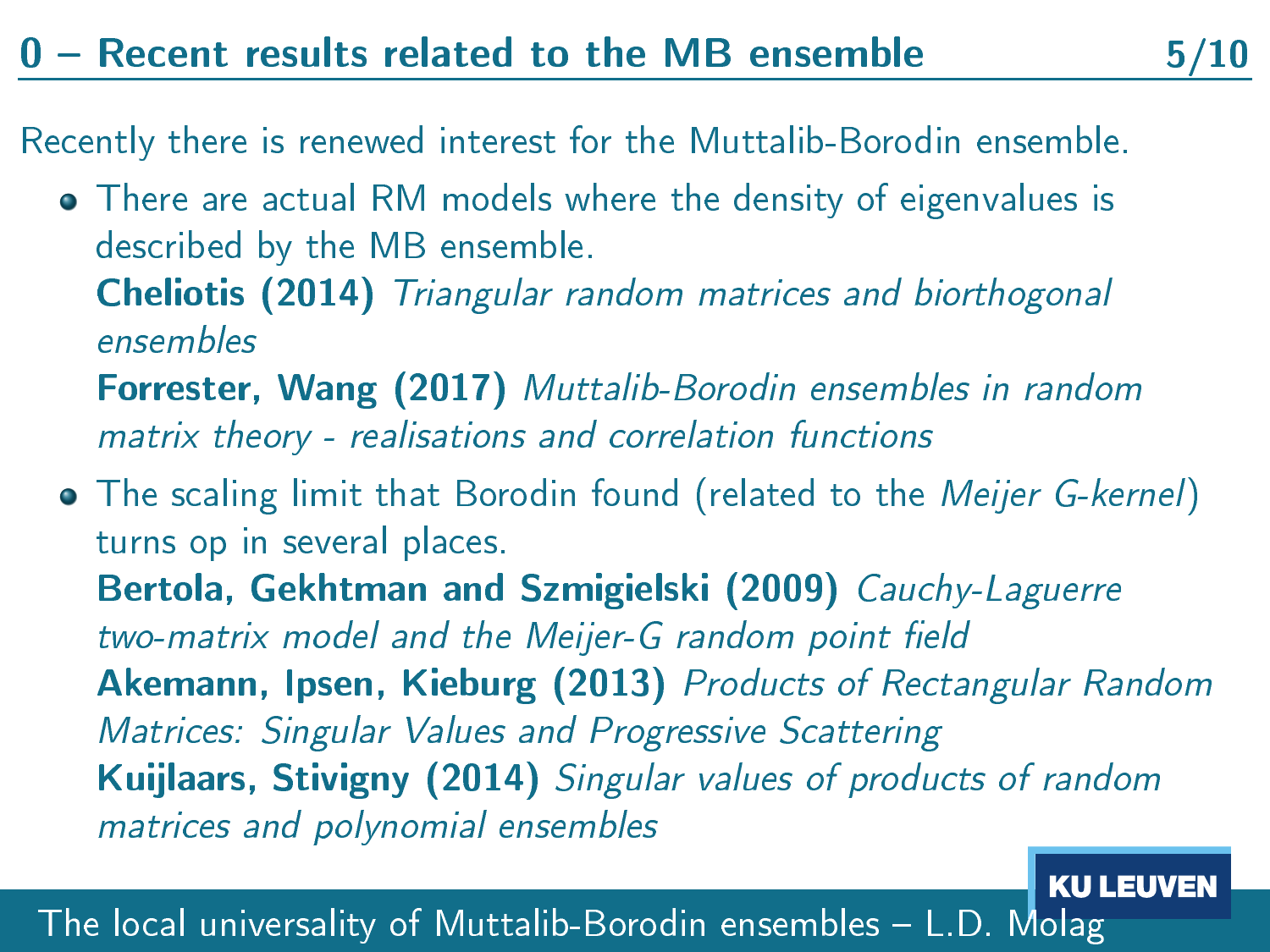## $0$  – Local universality of the MB ensemble  $6/10$

- Our goal was to generalize Borodin's result for the MB ensemble to general external fields  $V$ .
- $\bullet$  I prove that, for general external fields and  $\theta = 1/r$ , with r a positive integer, we get

$$
\lim_{n \to \infty} \frac{1}{n^{1+1/\theta}} K_{V,n}^{\alpha,\theta} \left( \frac{x}{n^{1+1/\theta}}, \frac{y}{n^{1+1/\theta}} \right) = \mathbb{K}^{(\alpha,\theta)}(x, y)
$$

- $\bullet$  General means that  $V$  is analytic around  $[0,\infty)$ , there is also some generic condition on  $V$ , having to do with the corresponding equilibrium measure.
- The  $\theta=\frac{1}{2}$  $\frac{1}{2}$  case is published together with Arno Kuijlaars (2018).

The local universality of Muttalib-Borodin ensembles L.D. Molag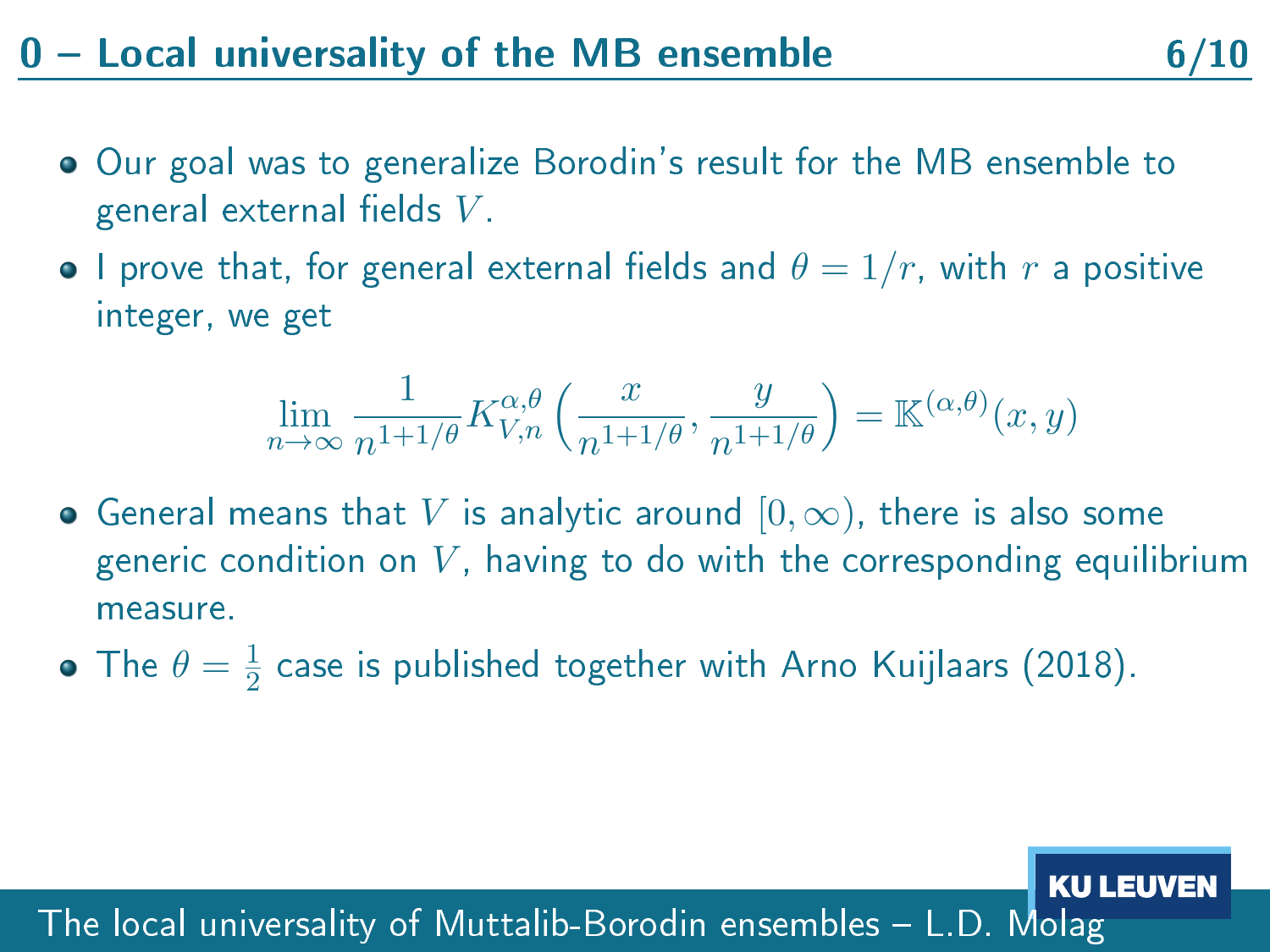## $0$  – Multiple orthogonal polynomial ensemble  $7/10$

• To prove the result for  $\theta = 1/r$  we identify the MB ensemble with a multiple orthogonal polynomial ensemble.  $p_n$  is the unique monic polynomial of degree  $n$  that satisfies

$$
\int_0^\infty p_n(x)x^k w_i(x) dx = 0, \qquad i = 1, \dots, r, \quad k = 0, \dots, \lfloor \frac{n-i}{r} \rfloor,
$$

- where  $w_i(x) = x^{(i-1)\theta} w(x)$  for  $i = 1, \ldots, r$ .
- Such MOP ensembles can be related to  $(r + 1) \times (r + 1)$  RH problems.

#### The local universality of Muttalib-Borodin ensembles L.D. Molag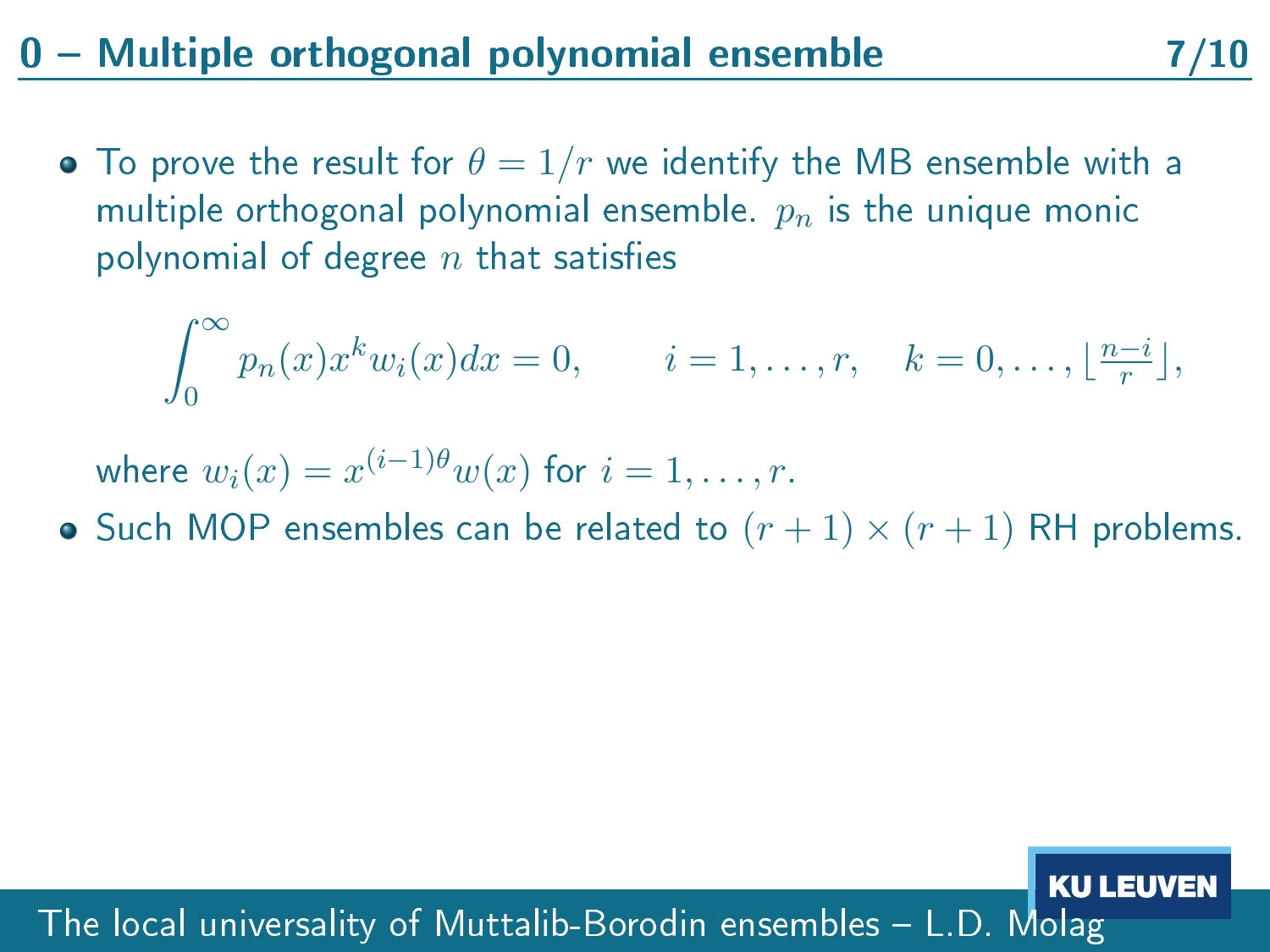RH-Y1  $Y:\mathbb{C}\setminus[0,\infty)\to\mathbb{C}^{(r+1)\times(r+1)}$  is analytic. RH-Y2 Y has boundary values for  $x \in (0, \infty)$ , that satisfy

$$
Y_{+}(x) = Y_{-}(x) \begin{pmatrix} 1 & w_{1}(x) & w_{2}(x) & \dots & w_{r}(x) \\ 0 & 1 & 0 & \dots & 0 \\ 0 & 0 & 1 & \dots & 0 \\ \vdots & & & & \vdots \\ 0 & 0 & 0 & \dots & 1 \end{pmatrix}.
$$

RH-Y3 As  $|z| \to \infty$ 

$$
Y(z) = \left(\mathbb{I} + \mathcal{O}\left(\frac{1}{z}\right)\right) \operatorname{diag}\left(z^n, z^{-\frac{n}{r}}, \ldots, z^{-\frac{n}{r}}\right).
$$

The local universality of Muttalib-Borodin ensembles L.D. Molag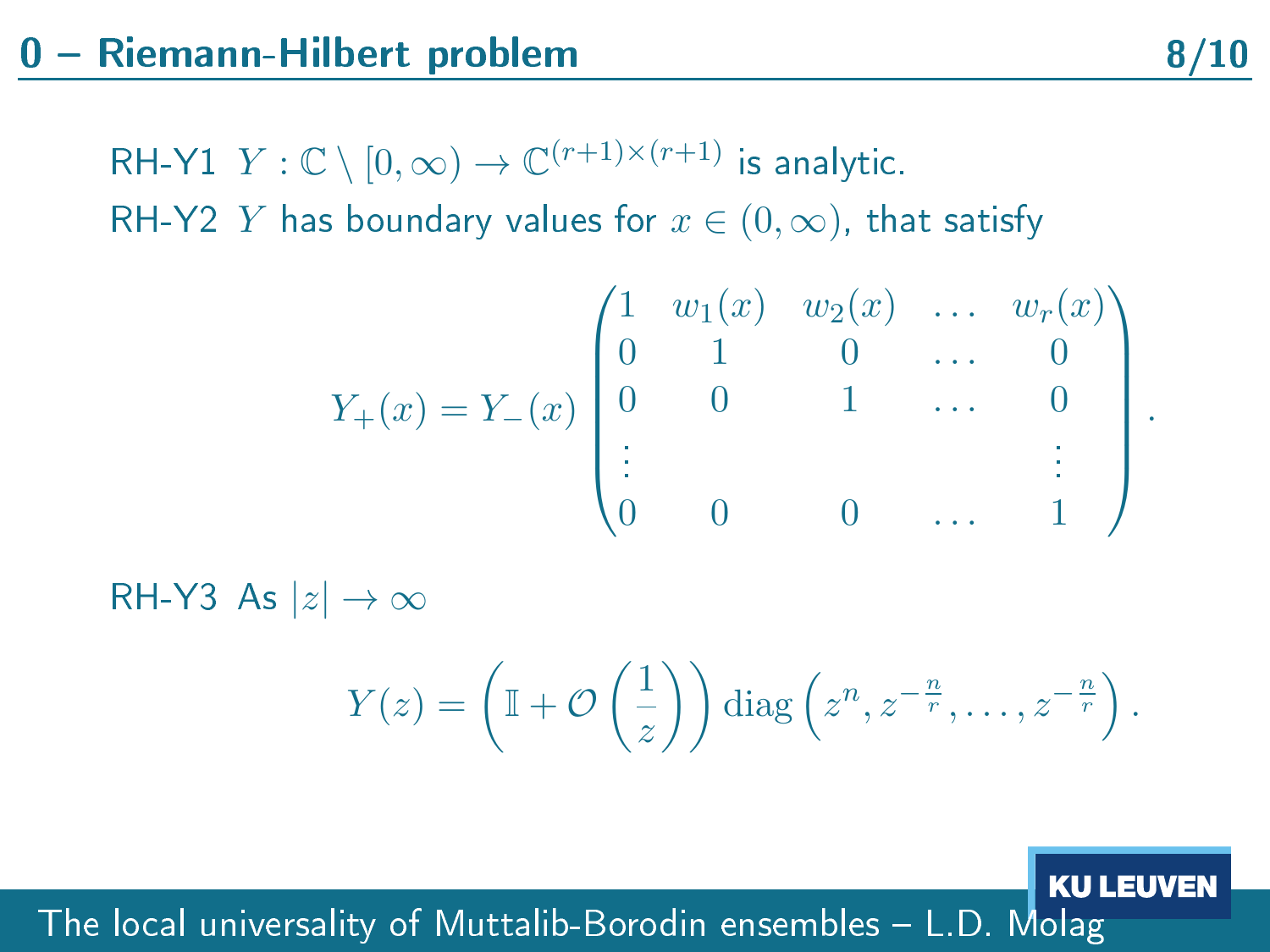We use the Deift-Zhou method of steepest descent

 $Y \to X \to T \to S \to R$ .

- A vector equilibrium problem was needed (Kuijlaars 2016).
- $\bullet$  For the global parametrix an  $r+1$  sheeted Riemann-Surface was needed corresponding to the algebraic equation  $(1 - \xi)\xi^r z = c_V.$
- The local parametrix problem was new and needed to be solved using special functions, namely

$$
G_{0,r+1}^{r+1,0}\left(\begin{array}{c} -\\0,-\alpha,-\alpha-\frac{1}{r},\ldots,-\alpha-\frac{r-1}{r} \end{array}\bigg|z\right)
$$

Matching in higher dimensional RHPs.

The local universality of Muttalib-Borodin ensembles L.D. Molag